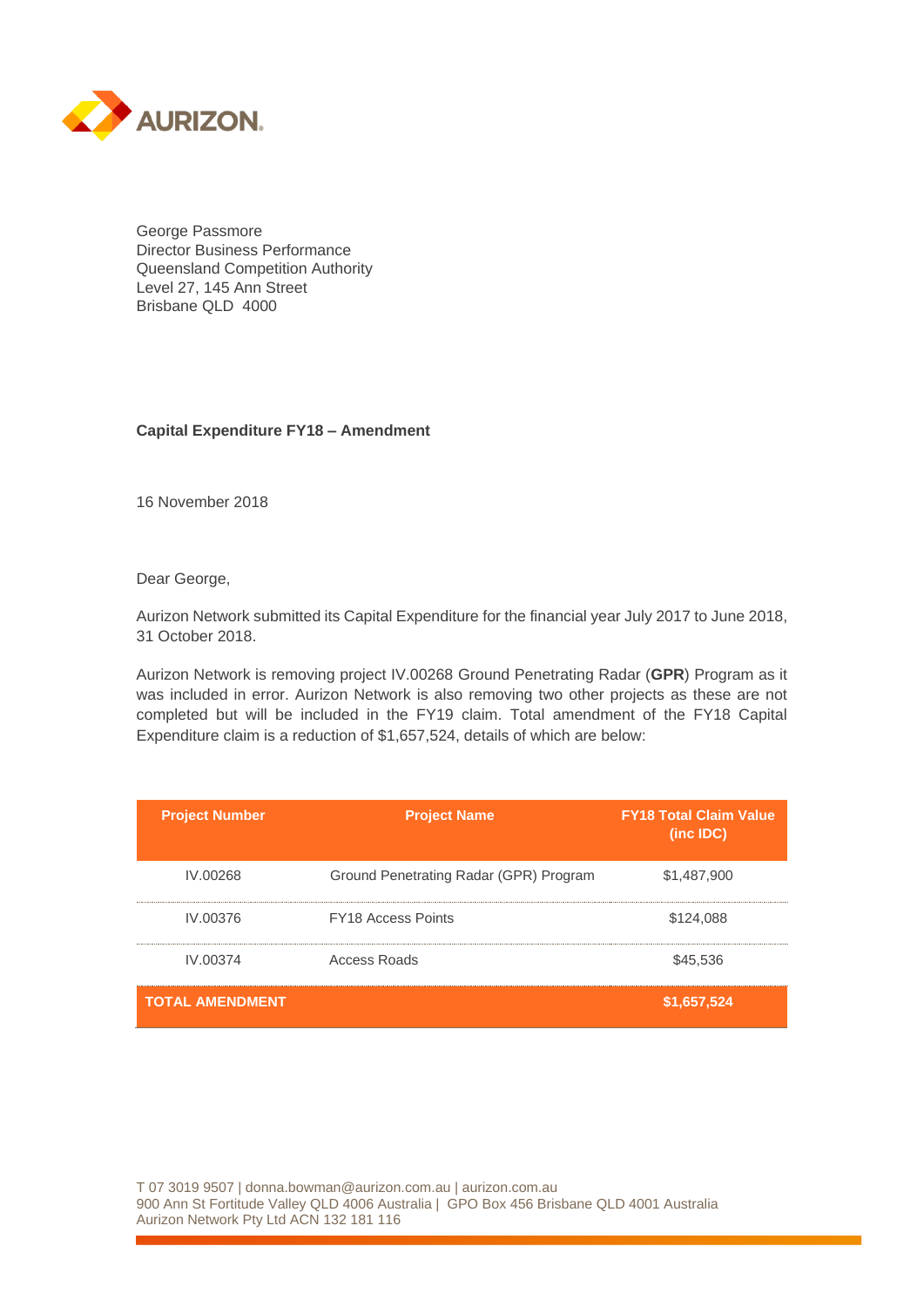To support the amended claim, please find attached the amended Capex Expenditure amounts, by Project within Appendix A.

Should you have any enquiries, please contact Jenna Cameron on 07 3019 1123 or via email Jenna.Cameron@aurizon.com.au.

Yours faithfully,

Donna Bowman Network Regulation Manager (Access Undertaking) Aurizon Network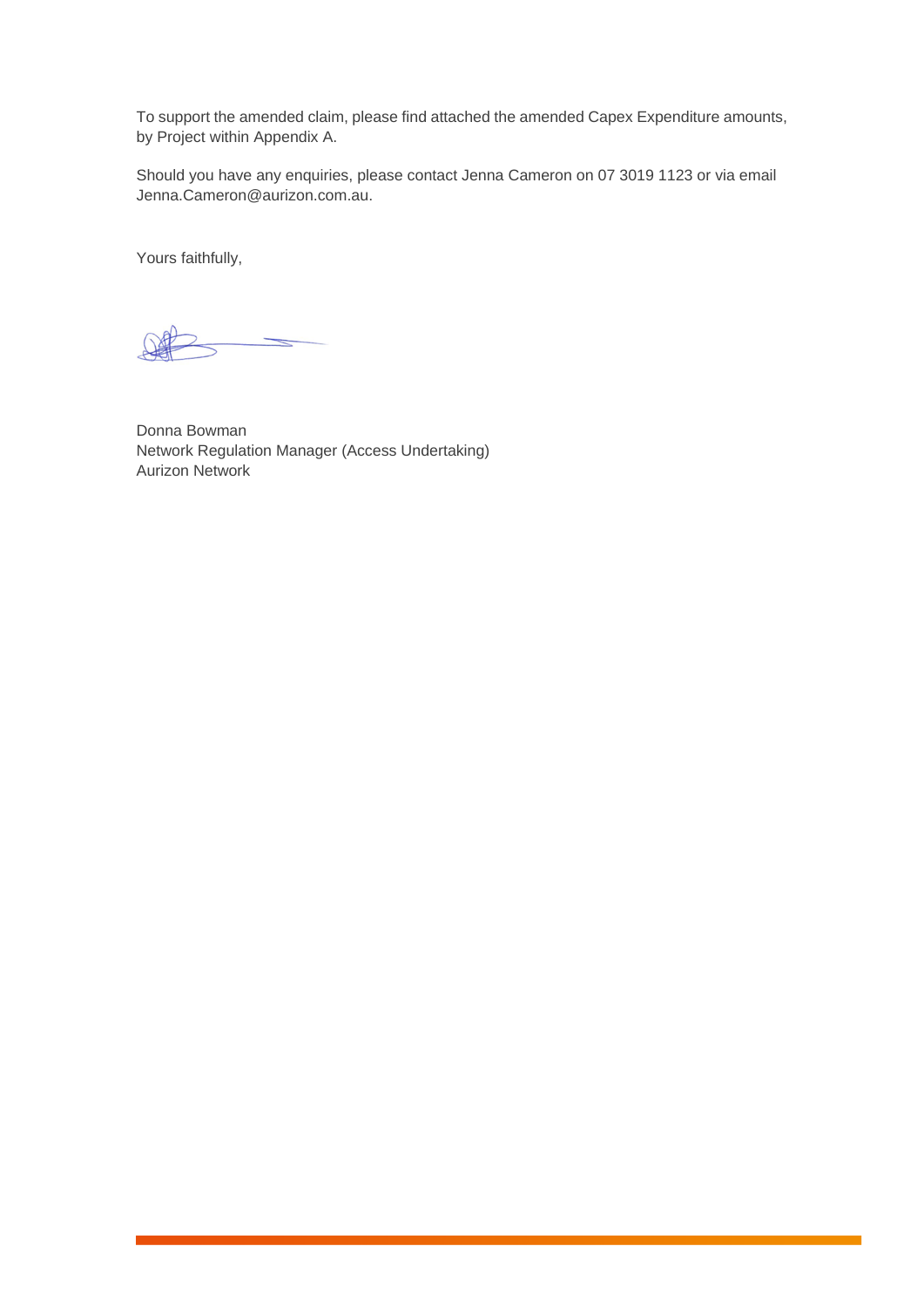

## **Appendix A: Capital Expenditure Project List**

| Project<br><b>Number</b> | <b>Project Name</b>                        | <b>Project Type</b>    | <b>Project</b><br><b>Discipline</b> | <b>Asset Type</b>       | <b>System</b>    | <b>Claimable</b><br><b>Expenditure</b><br>(pre-escalation) |  |
|--------------------------|--------------------------------------------|------------------------|-------------------------------------|-------------------------|------------------|------------------------------------------------------------|--|
| <b>MATERIAL PROJECTS</b> |                                            |                        |                                     |                         |                  |                                                            |  |
| IV.00049                 | Radio System Replacement                   | <b>Capital Renewal</b> | <b>Systems</b>                      | <b>Network Controls</b> | System Wide      | 23,351,894                                                 |  |
| IV.00323                 | Track Upgrade FY18                         | <b>Capital Renewal</b> | <b>CIVIL</b>                        | Track                   | System Wide      | 23,449,382                                                 |  |
| IV.00322                 | Rail Renewal FY18                          | <b>Capital Renewal</b> | <b>CIVIL</b>                        | Rail                    | System Wide      | 21,468,545                                                 |  |
| IV.00329                 | <b>Structures Renewal FY18</b>             | <b>Capital Renewal</b> | <b>CIVIL</b>                        | <b>Structures</b>       | System Wide      | 15,054,900                                                 |  |
| IV.00344                 | <b>Formation Renewal FY18</b>              | <b>Capital Renewal</b> | <b>CIVIL</b>                        | Formation / Ballast     | System Wide      | 12,236,291                                                 |  |
| IV.00364                 | <b>Turnout Renewal FY18</b>                | <b>Capital Renewal</b> | <b>CIVIL</b>                        | <b>Turnouts</b>         | System Wide      | 11,500,392                                                 |  |
| A.04599                  | Havilah Culverts Upgrade                   | Growth                 | Expansion                           | <b>Structures</b>       | <b>Newlands</b>  | 8,719,163                                                  |  |
| IV.00346                 | Package 1 FY18 Control Systems Renewal     | <b>Capital Renewal</b> | Systems                             | <b>Network Controls</b> | System Wide      | 8,223,807                                                  |  |
| IV.00347                 | Package 2 FY18 Control Systems Renewal     | <b>Capital Renewal</b> | <b>Systems</b>                      | <b>Network Controls</b> | System Wide      | 8,035,389                                                  |  |
| IV.00334                 | <b>Bridge Ballast Renewal Program FY18</b> | <b>Capital Renewal</b> | <b>CIVIL</b>                        | Formation / Ballast     | System Wide      | 7,272,262                                                  |  |
| IV.00321                 | Sleeper Renewal Program FY18               | <b>Capital Renewal</b> | <b>CIVIL</b>                        | Sleepers                | System Wide      | 6,747,175                                                  |  |
|                          |                                            |                        |                                     |                         | <b>Sub total</b> | \$146,059,200                                              |  |

T 07 3019 9507 | donna.bowman@aurizon.com.au | aurizon.com.au 900 Ann St Fortitude Valley QLD 4006 Australia | GPO Box 456 Brisbane QLD 4001 Australia Aurizon Network Pty Ltd ACN 132 181 116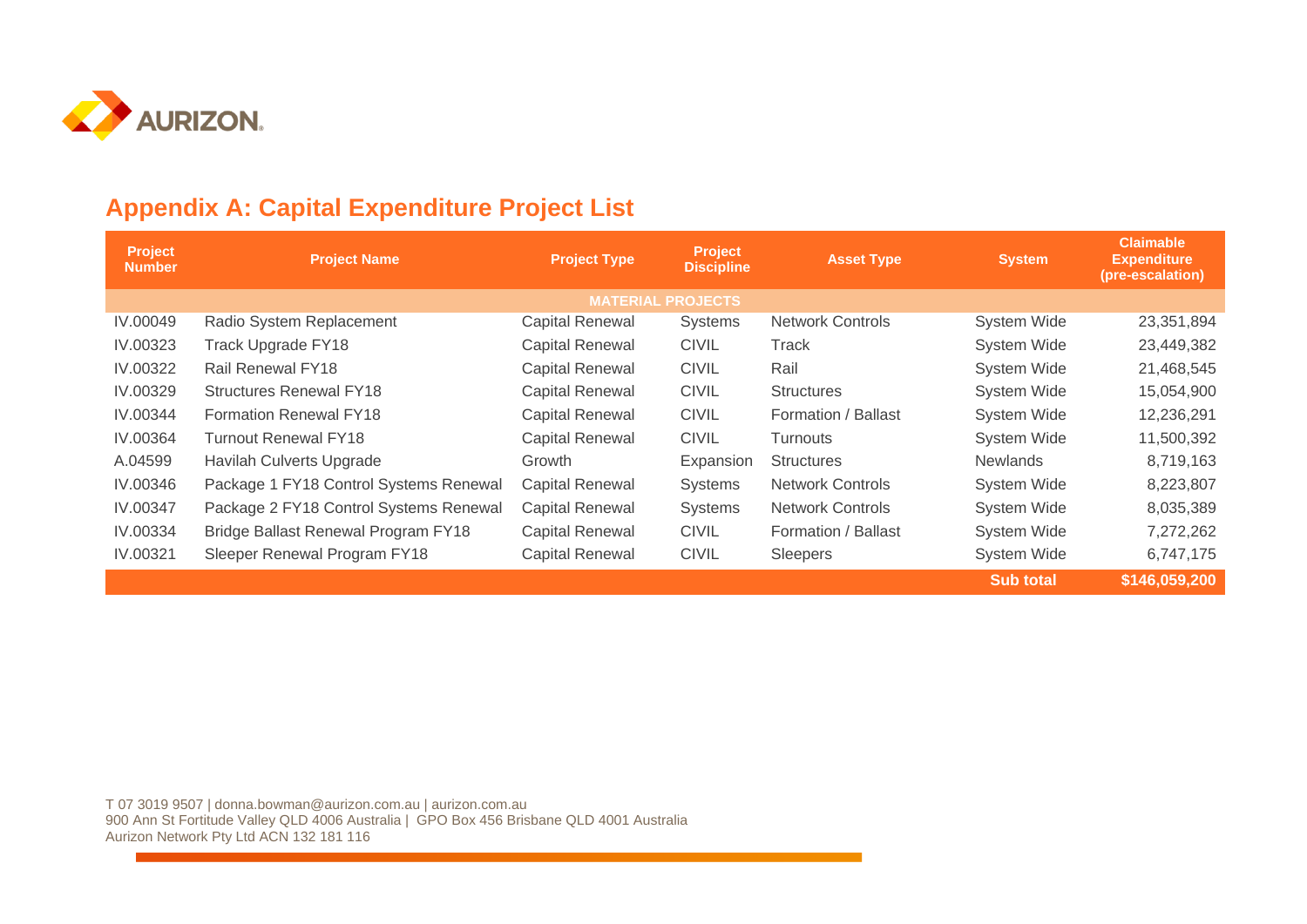| <b>Project</b><br><b>Number</b> | <b>Project Name</b>                         | <b>Project Type</b>    | <b>Project</b><br><b>Discipline</b> | <b>Asset Type</b>           | <b>System</b>      | <b>Claimable</b><br><b>Expenditure</b><br>(pre-escalation) |  |
|---------------------------------|---------------------------------------------|------------------------|-------------------------------------|-----------------------------|--------------------|------------------------------------------------------------|--|
| <b>NON-MATERIAL PROJECTS</b>    |                                             |                        |                                     |                             |                    |                                                            |  |
| IV.00343                        | Level Crossings Renewal Program FY18        | <b>Capital Renewal</b> | <b>CIVIL</b>                        | <b>Level Crossings</b>      | System Wide        | 5,421,998                                                  |  |
| IV.00360                        | Network Asset Mgt System Tranche 2          | <b>Capital Renewal</b> | <b>Systems</b>                      | <b>Operational Systems</b>  | System Wide        | 5,311,528                                                  |  |
| IV.00145                        | Track Upgrade FY17                          | <b>Capital Renewal</b> | <b>CIVIL</b>                        | <b>Track</b>                | System Wide        | 5,145,878                                                  |  |
| IV.00437                        | Callide Infrastructure Upgrade              | Other                  | <b>CIVIL</b>                        | Track                       | <b>TBC</b>         | 5, 151, 241                                                |  |
| IV.00399                        | 2017 Cyclone Debbie Rectification           | <b>Capital Renewal</b> | <b>CIVIL</b>                        | Various                     | System Wide        | 4,441,745                                                  |  |
| OP.00161                        | <b>FY18 Minerva Renewals</b>                | <b>Capital Renewal</b> | <b>CIVIL</b>                        | Sleepers                    | <b>Blackwater</b>  | 3,813,799                                                  |  |
| IV.00177                        | <b>Structures Renewal FY17</b>              | <b>Capital Renewal</b> | <b>CIVIL</b>                        | <b>Structures</b>           | System Wide        | 3,618,047                                                  |  |
| IV.00384                        | OH Equipment Renewal FY18                   | <b>Capital Renewal</b> | Electrical                          | <b>Distribution Network</b> | System Wide        | 3,461,614                                                  |  |
| IV.00270                        | Ethernet to Corner SCADA Upgrade FY17       | <b>Capital Renewal</b> | <b>Systems</b>                      | <b>Network Controls</b>     | System Wide        | 3,022,135                                                  |  |
| IV.00146                        | Sleeper Renewal FY17                        | <b>Capital Renewal</b> | <b>CIVIL</b>                        | Sleepers                    | <b>System Wide</b> | 2,843,381                                                  |  |
| IV.00168                        | <b>Turnout Renewal FY17</b>                 | <b>Capital Renewal</b> | <b>CIVIL</b>                        | Turnouts                    | <b>System Wide</b> | 2,685,243                                                  |  |
| IV.00294                        | Goonyella Supersite FY17                    | <b>Capital Renewal</b> | <b>Systems</b>                      | <b>Network Controls</b>     | Goonyella          | 2,147,879                                                  |  |
| IV.00144                        | <b>Rail Renewal FY17</b>                    | <b>Capital Renewal</b> | <b>CIVIL</b>                        | Rail                        | <b>System Wide</b> | 2,064,204                                                  |  |
| IV.00004                        | <b>Traction Fault Locator Renewal</b>       | <b>Capital Renewal</b> | Electrical                          | <b>Distribution Network</b> | System Wide        | 1,985,507                                                  |  |
| IV.00283                        | <b>Traction SCADA System</b>                | <b>Capital Renewal</b> | <b>Systems</b>                      | <b>Network Controls</b>     | System Wide        | 2,078,916                                                  |  |
| IV.00266                        | <b>Transmission Renewal FY17</b>            | <b>Capital Renewal</b> | <b>Systems</b>                      | <b>Network Controls</b>     | System Wide        | 1,926,012                                                  |  |
| IV.00261                        | Telecommunications Infrastructure Renewa    | <b>Capital Renewal</b> | Systems                             | Telecommunication           | System Wide        | 1,875,684                                                  |  |
| IV.00154                        | FY17 Autotransformer Renewal Project        | <b>Capital Renewal</b> | Electrical                          | <b>Power Systems</b>        | System Wide        | 1,437,366                                                  |  |
| IV.00170                        | <b>Bridge Ballast Renewals FY17</b>         | <b>Capital Renewal</b> | <b>CIVIL</b>                        | Formation / Ballast         | System Wide        | 1,284,390                                                  |  |
| IV.00375                        | <b>Corridor Security &amp; Fencing FY18</b> | <b>Capital Renewal</b> | Corridor                            | <b>Corridor Access</b>      | System Wide        | 769,726                                                    |  |
| IV.00032                        | FY16 Turnout Renewal Program                | <b>Capital Renewal</b> | <b>CIVIL</b>                        | Turnouts                    | System Wide        | 717,377                                                    |  |
| A.01731                         | <b>WIRP1: DINGO TO BLUFF DUPLICATION</b>    | Growth                 | <b>CIVIL</b>                        | Track                       | <b>Blackwater</b>  | 550,225                                                    |  |
| IV.00184                        | <b>Network Capacity Model</b>               | <b>Capital Renewal</b> | Systems                             | <b>Network Controls</b>     | System Wide        | 521,256                                                    |  |
| IV.00169                        | Formation Renewal FY17                      | <b>Capital Renewal</b> | <b>CIVIL</b>                        | Formation / Ballast         | System Wide        | 459,984                                                    |  |
| IV.00040                        | <b>Train Detection Renewal Program</b>      | <b>Capital Renewal</b> | <b>Systems</b>                      | <b>Network Controls</b>     | Goonyella          | 360,580                                                    |  |
| IV.00316                        | <b>Access Points Renewal Program</b>        | <b>Capital Renewal</b> | Corridor                            | <b>Corridor Access</b>      | System Wide        | 308,344                                                    |  |